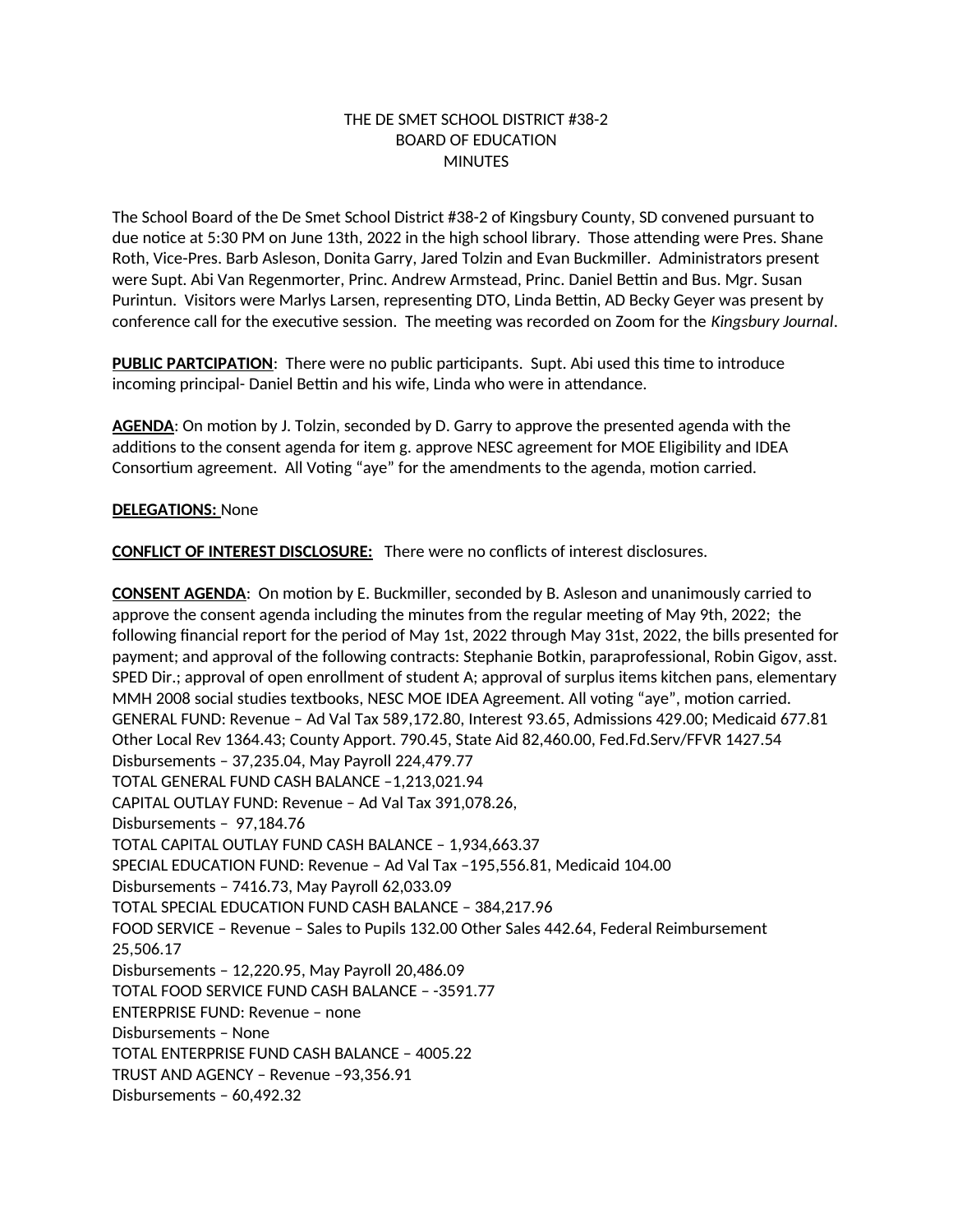#### TOTAL TRUST AND AGENCY FUND CASH BALANCE - \$148,497.15 Bill Listing:

GENERAL FUND: A-OX Welding Supply Vo-Ag Supplies 131.73; ACT Testing Services 869.04; Adv.Fd.General – B. Geyer Reimb AD Supp 21.47, J. Hojer Reimb Supp Supp 25, M. Birkel Reimb Field Day Supp 14.90, Terry Holland Reimb Cust Trav 92.40, Terry Holland Reimb Cust Supp 907.90; A.Ostrander Culinary Travel 75.60; Lake Region Golf Course Golf Fee 32.00, De Smet Chamber Bucks Teacher Appreciation Day Supp 1375.00, T. Casper JH Track Official 158.40, Bale Comp academic letter awards 354.00, LCC Dues 500, Lake Andes HS Golf Fee 100, K. Marker Instrumental contest judge/travel 187.80, A.Armstead reimb tech supp 24.45, K.Sanderson reimb tuition 240, K. Vockrodt reimb LP travel 108.36, B.Wilkinson reimb elem supp 59.89, AB&T State Track Travel 561, Tricia Holland PBIS Supp Reimb 405.85, Rocky Run Golf Fees 400, Oldham-Ramona HS Golf Fees 50, B. Geyer Reimb AD Supp 121.38, J. Stofferahn Reimb Art Travel 265.44, SNASD Food Serv Conf Reg 274.40, SDACATE Cons Sc Reg Fee 470, C.Haugen Reimb State Track 41.63, AB&T State Golf Travel 180, De Smet D Club Region Track Fee 226.68 Total Gen Fd Adv Fd 7273.55; American Trust Insurance Cyber Insurance 3963.26, Building and Grounds Insurance 47,732, Liability Insurance 3940 Total 55,635.26; Automatic Building Controls Alarm System Maint 200; Avid Hawk LLC Prof Serv 45; Brookings Engraving Awards 129; Butler Machinery Generator Serv/Repairs 1936.91; Century Business Products Copier Rep/Supp/Maint 1411.51; Chromebookparts.com chromebook repair supplies 593.89; City of De Smet Bus Gar Utilities 42.59, Bldg Utilities 592.17 Total 634.76; Culligan Water Utilities 38; Dales Alignment Trans Repairs 597.40; De Smet Food Service Reimb April/May Snack FVRS 1954.04; Dust-Te Serv COVID Cleaning 297.70; EPIC Sports Track Supplies 127.93, Athletic Awards 202.04 Total 329.97; FM Accoustical Tile Cust Supp 322.88; Fusion Communication 955.03; G&R Controls Inc. Maint Contract 4679; Hauff Mid America Sports Track Supp 270; Holiday Inn Express Rushmore State Golf Travel 2175; Horizon Health Care Transportation Physical 224; Innovative Supplies Tech Supp 478.51, Cust Supp 113.39 Total 591.60; JW Pepper Vocal Music Supp 65.39; Jaymar Bus Forms Bus Off Supp 67.08; Johnny On The Spot Portable Toilet Rent 185; Jostens Awards 210.09; Kingsbury Electric Coop Transportation Comm 59.67, Tech Service 218.54 Total 278.21; Kingsbury Journal Bd of Ed Comm 556.81; Language Link Interp Serv 11.40; The Main Stop Transportation Fuel 12,864.79, Cust. Fuel 79, Total 12,943.79; Maynards Food Center PE/Field Day Supp 162.80; McLeod's Printing Bond Election Supp 124.12; NESC Gen Serv 22.51; NW Public Service Bus Gar Utility 53.76, Bldg Utilities 1229.61 Total 1283.37; O'Keefe Implement Vehicle Maint 11.54; Office Peeps Copier Supplies 304.68; Otter Tail Power Co Ath Fd Utilties 135.74, Bus Garage Utilities 61.89, Bldg Utilities 4497.31 Total 4694.94; Palmlund Automotive Repairs/Maint 475.17; Premier Equip Trans Repairs 1994.04; Rich's Gas 'n Serv Transportation Fuel 704.95; Runnings Cust Supp 142.09; SDHSAA AD Supplies 109.00; Sherwin Williams Cust Supp 131.30; Smith's Lumber Track Supplies 151.07, Cust Supp 76.64, MS Shop Supp 151.07 Total 378.78; Trustworty Hardware Trans Supp 12.15, Cust Supp 115.24 Total 127.39; Ultra Inc Tech Service 95; Valley Fibercom Ath Fd Com 66.98; Welton Repair Inc. Trans Repairs 261.22; TOTAL GENERAL FUND EXPENDITURES 106,702.92

CAPITAL OUTLAY FUND EXPENDITURES: Adv.Fd. CO J. Anderson Reimb Coll Texts 106.66, S. Sudenga Reimb Coll Texts 62.49, B.Wilkinson Reimb Coll Text 62.49 Total Adv.Fd Cap Outlay 231.64; J.Anderson Reimb Text 171.89; J.Birkel Reimb Text 176.53; Co-Op Architecture Arch Fees 71,925; B.Martens Reimb Text 167; S.Sudenga Reimb Text 79.86; A.Wilkinson Reimb Coll Text; B.Wilkinson Reimb Text; TOTAL CAPITAL OUTLAY EXPENDITURES 72,889.40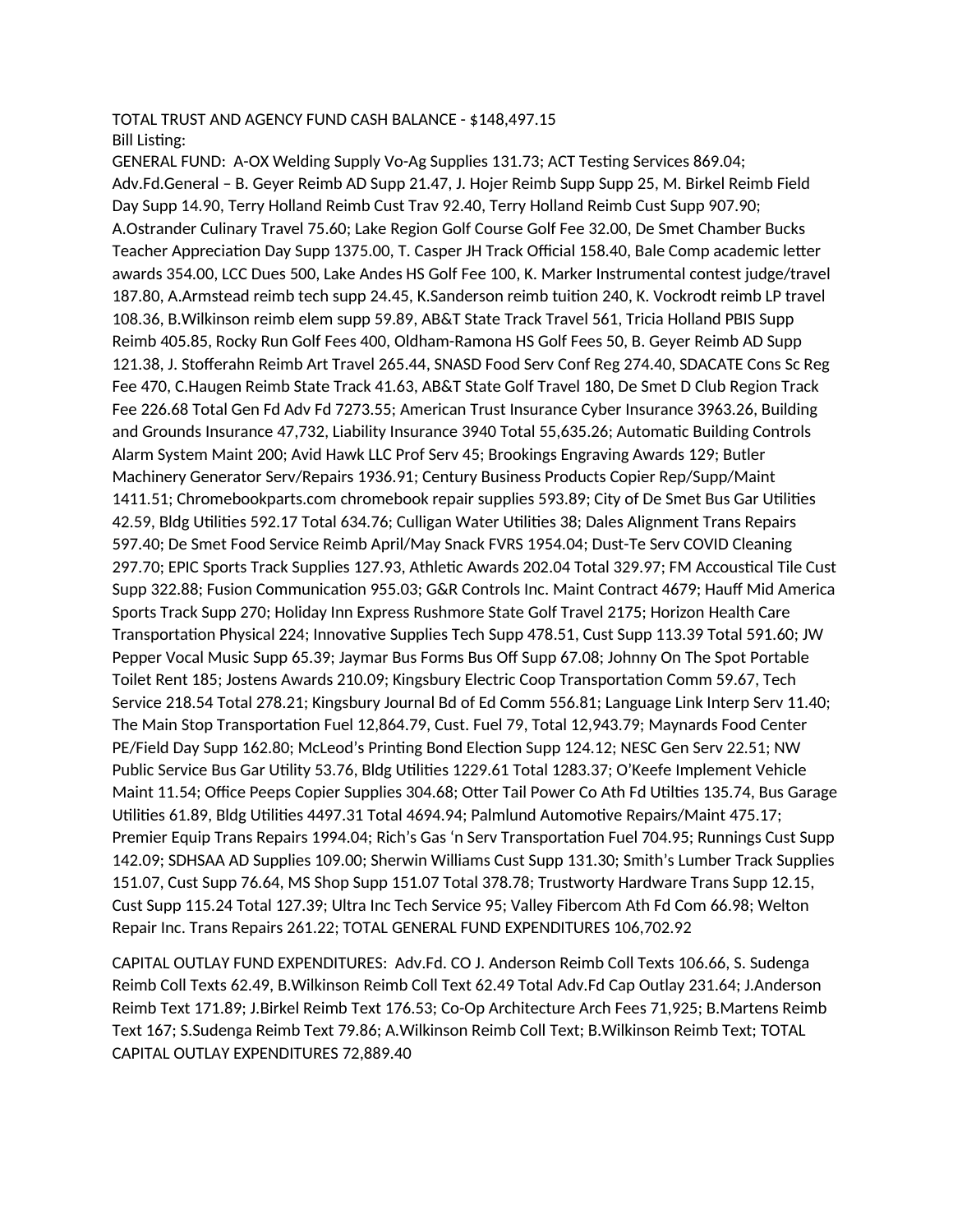SPECIAL EDUCATION FUND EXPENDITURES: Adv.Fd. SPED DoubleTree Hotel CPI Training 145; Fusion SPED Communication 170.96; McCrossan Boys Ranch Out of Dist Tuition 1175.55; Mitchell School Dist Out of Dist Tuition 1600; NESC Early Childhood 376.90, Psychologist 648.07, Speech Path 1132.27, Physical Therapist 279.60, Occupational Therapist 512.12, Behavior Analyst 1924.47 Total 4873.43; TOTAL SPECIAL EDUCATION FUND EXPENDITURES 7964.94

FOOD SERVICE EXPENDITURES: K.Buchholz Refund 52.75; Cash-Wa of Fargo Supplies 80.55, Food 2824.73 Total 2905.28; D.Garry Refund 51.75; R.Holland Refund 305.85; M.Kerkvliet Refund 33.95; C.Larsen Refund 3.15; Maynards Food 398; D.Osthus Refund 10.75; Performance Food Service Supplies 108.92, Food 2498.18 Total 2607.10; Prairie Farms Dairy Food 861.57; TOTAL FOOD SERVICE EXPENDITURES 7230.15

DRIVERS EDUCATION EXPENDITURES: The Main Stop Dr.Ed Fuel 52.52 TOTAL DRIVERS EDUCATION EXPENDITURES 52.42

**NESC BUSINESS REPORT**: NESC board representative Barb Asleson reported that the Hamlin School District was granted a refund of \$25,132.13 for center base payments for a student enrollment at .55. Other NESC business reviewed the preliminary budget for FY23, summer office hours, approval of an asst business manager and job description.

**EDUCATION ENHANCEMENT FOUNDATION:** The annual meeting was conducted the end of May with board member Jared Tolzin attending. It was noted that a couple of officers would like to retire and they are looking for individuals to take their places.

**LEGISLATIVE REPORT:** Pres. Roth announced that he had been re-elected to his 4 year position on the Board of ASBSD. He is considering running for the vice-president office that has opened on the Board. De Smet Board members offered their congratulations to Pres. Roth and thanked him for serving and representing our region on the ASBSD board. Bus. Mgr. Purintun reminded board members of the joint convention of ASBSD/SASD August 3-5 and if they are interested in attending to let her know to register them and make travel arrangements.

**BUILDINGS/FACILITIES COMMITTEE**: There will be an update on the LIW Elementary building project under agenda item #11.

**PRINCIPAL'S REPORTS**: Principal Armstead noted that it has already been almost a month since students were released from school for summer break. The last week included a fund raiser by FCCLA of "Pie the Teacher" which was a success with students and staff enjoying the fun. Drivers Education classes will be finishing up with driving exercises by the last week of June. Supt. Abi reported that the PBIS team is currently attending training in Sioux Falls. They are focusing on providing more support and intervention actions for students. Summer school and ESY instructional activities is also taking place in both buildings.

**MOTION TO APPROVE POLICIES**: On motion by J. Tolzin, seconded by E. Buckmiller to approve the following policies. The last three policies listed are aligned with legislative session changes. The first policy has been in effect but it is now being added in written policy. All voting in "aye", motion carried.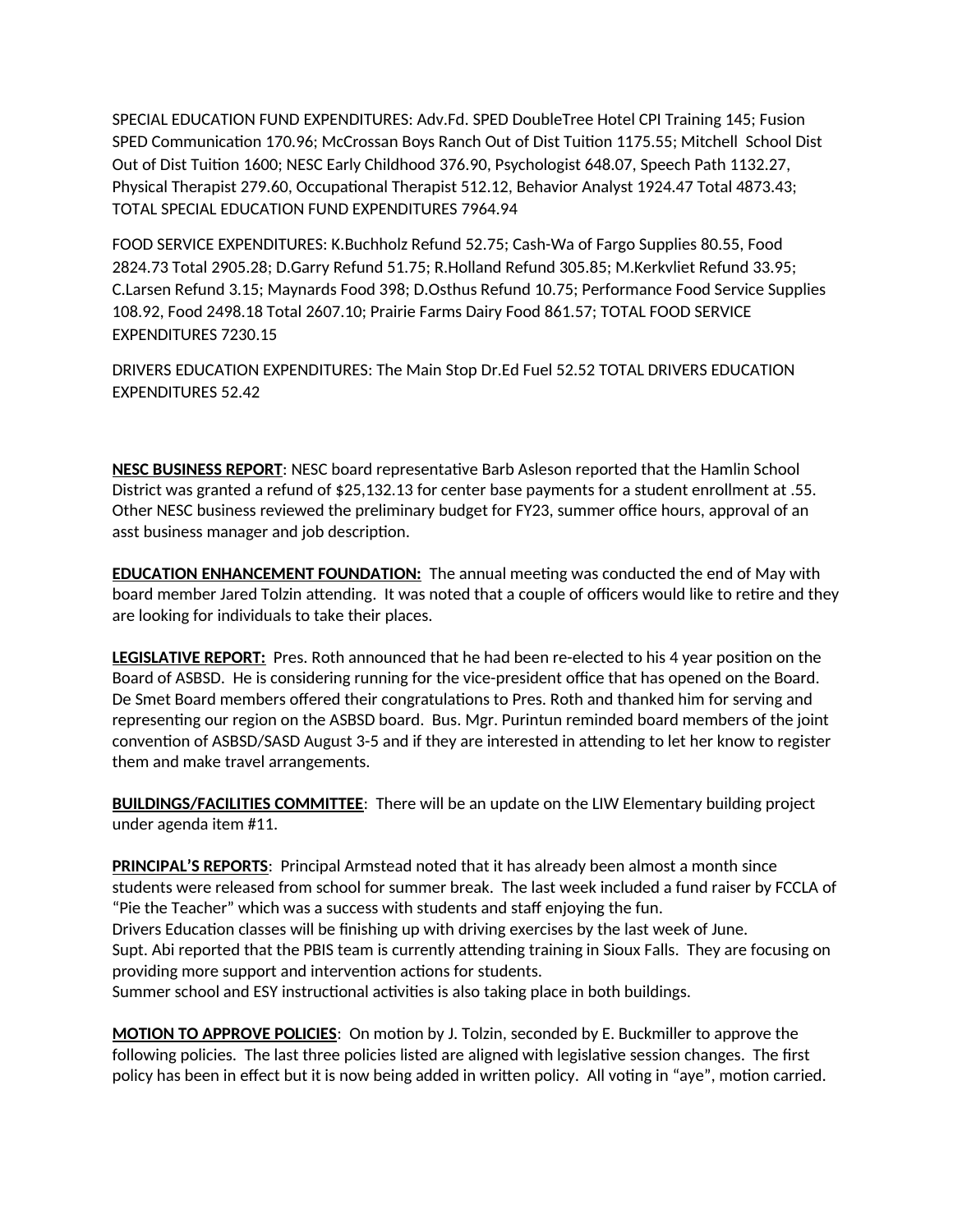GCD – Professional Staff Hiring - All professional staff members of the district will be employed by the Board upon the recommendation of the Superintendent. Should a person recommended by the Superintendent be rejected by the Board, it will be the Superintendent's duty to make another recommendation. All persons recommended for employment must meet state certification requirements and the qualifications established for the particular position. Interviewing and selection procedures will assure that the principal or other administrator who will be directly responsible for the work of the staff member has an opportunity to participate in the selection of the person to be recommended; however, the final recommendation to the Board will be made by the Superintendent. All candidates will be considered on the basis of their merits, qualifications, and the needs of the district. In each instance, the Superintendent and others playing a role in the selection will seek to hire the best-qualified person for the job. Upon approval by the Board, a staff member will receive a written contract to be signed by the staff member, Board president, and school district business manager. The District may offer and, upon the signing of a contract by both parties, pay a signing bonus, moving expenses, or tuition reimbursement to a staff member employed in the District. The signing bonus, moving expenses, or tuition reimbursement may be paid either in one lump sum upon completion of the staff member's first year of employment in the District, or in installments over a period not to exceed three years from the date the staff member signed a contract of employment with the District, and upon the terms and conditions as may be mutually agreed upon by the School Board and the staff member. Any signing bonus, moving expenses, or tuition reimbursement authorized by the School Board is in addition to any amount payable under a negotiated contract. The School Board may negotiate any signing bonus, moving expenses, or tuition reimbursement payment with the staff member's designated collective bargaining representative.

KMI – Relations with Political Organizations (Public Funds) - The board believes in the importance of democracy and the rights of citizens to be involved in politics, but recognizes state and federal law that prohibits schools from seeking to influence elections. School district funds, whether derived from local, state, or federal sources, will not be used for the purpose of influencing elections or ballot measures to be decided by the community or statewide voters. The school will not accept any funds, grants, or gifts for election costs from any source other than the governing body of a political subdivision, the state, or the federal government, except for gifts of a nominal and intrinsic value as defined by the South Dakota State Board of Elections. The school will, in keeping with state and federal law, offer factual information on ballot measures that have the potential to affect district operation, including, opt-out campaigns and bond campaigns, to the public for the purpose of educating voters. School resources, including staff time, shall not be used for political purposes.

JHCDE – Administration of Medical Cannabis to Qualifying Students - The School District restricts the administration of medical cannabis during school hours and at school-sponsored activities unless, in accordance with a practitioner's recommendation, administration of medical cannabis cannot reasonably be accomplished outside of school hours or school-sponsored activities. The District permits students with a valid registry identification card for medical cannabis under South Dakota law to be administered medical cannabis on school property or at a school-sponsored activity by their parent/guardian or other registered designated caregiver in accordance with this policy and South Dakota law. In order for a parent/guardian or other designated caregiver to administer medical cannabis to a qualifying student, the District will require the following to be provided initially and thereafter at the beginning of each school year and at any time when the qualifying student's administration of medical cannabis changes:

Presentation of the student's valid State of South Dakota Department of Health approved registry identification card or nonresident card with the State of South Dakota Department of Health's confirmation of registration (a copy of which will be kept by the school in the student's educational record); Presentation of the State of South Dakota Department of Health approved caregiver's card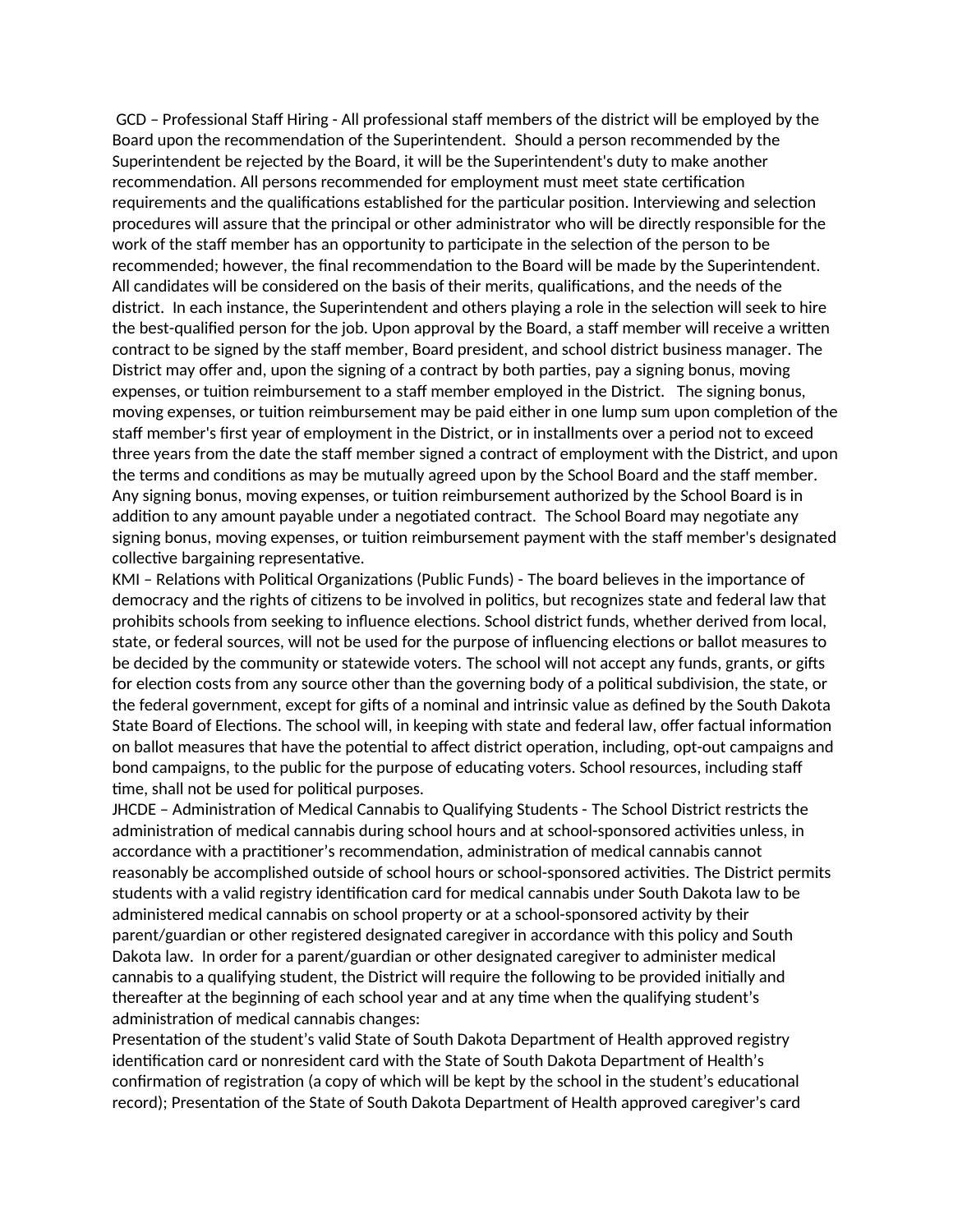showing his/her status as the registered designated caregiver for the qualifying student (a copy of which will be kept by the school in the student's educational record); and A written dated and signed certification by the qualifying student's recommending practitioner that also includes the dosage, frequency or time of administration, and length of time between dosages.

The parent/guardian or other registered designated caregiver is the only person who may provide, administer, or assist the student with the consumption of medical cannabis. Schools will not store, and school personnel will not administer, medical cannabis. Administration of medical cannabis to qualifying students shall be in accordance with this policy. Administration of all prescription and nonprescription medications to students shall be in accordance with applicable law and the District's policy concerning the administration of medications to students.

# **Definitions**

The following definitions apply for purposes of this policy:

"Designated location" means a location identified in writing by the school district in its sole discretion and may include a location on the grounds of the school in which the student is enrolled, upon school property in South Dakota, as that term is defined herein, or at a school-sponsored activity in South Dakota.

"Permissible form of medical cannabis" means non-smokable products such as oils, tinctures, edible products or lotions that can be administered and fully ingested or absorbed in a short period of time. Patches and other forms of administration that continue to deliver medical cannabis to a qualified student while at school may be appropriate for students who receive ongoing adult assistance or on a case-by-case basis as determined by the district when adequate protections against misuse may be made. Smoking or vaping medical cannabis is strictly prohibited and is not a permissible form of medical cannabis for students in a school setting under any circumstances.

"Designated caregiver" means the qualifying student's parent, guardian or other responsible adult over twenty-one years of age who is the qualifying student's registered designated caregiver and who has a caregiver's card approved by the South Dakota Department of Health. In no event shall another student be recognized as a designated caregiver. A designated caregiver is the only individual permitted to possess and administer to a qualifying student. Any designated caregiver seeking access to school property or school-sponsored activity for purposes of this policy must comply with the Board's policy and/or procedures concerning visitors to school and all other applicable policies.

"School property" means any school premises, vehicle, or building, or on or in any premises, vehicle, or building used or leased for the school district's functions.

"Qualifying student" means a student who possesses a valid registry identification card approved by the State of South Dakota Department of Health for the use of medical cannabis.

"Written certification" means the completed South Dakota Department of Health form dated and signed by a physician, physician assistant or advanced practice registered nurse, who is licensed with authority to prescribe drugs to humans, affirming that the document is made in the course of a bona fide practitioner-patient relationship and stating that the patient has a qualifying debilitating medical condition or symptom associated with the debilitating medical condition. The document must specify the patient's debilitating medical condition and the expiration date of the qualifying patient's written certification, which cannot exceed one year after the date of issue.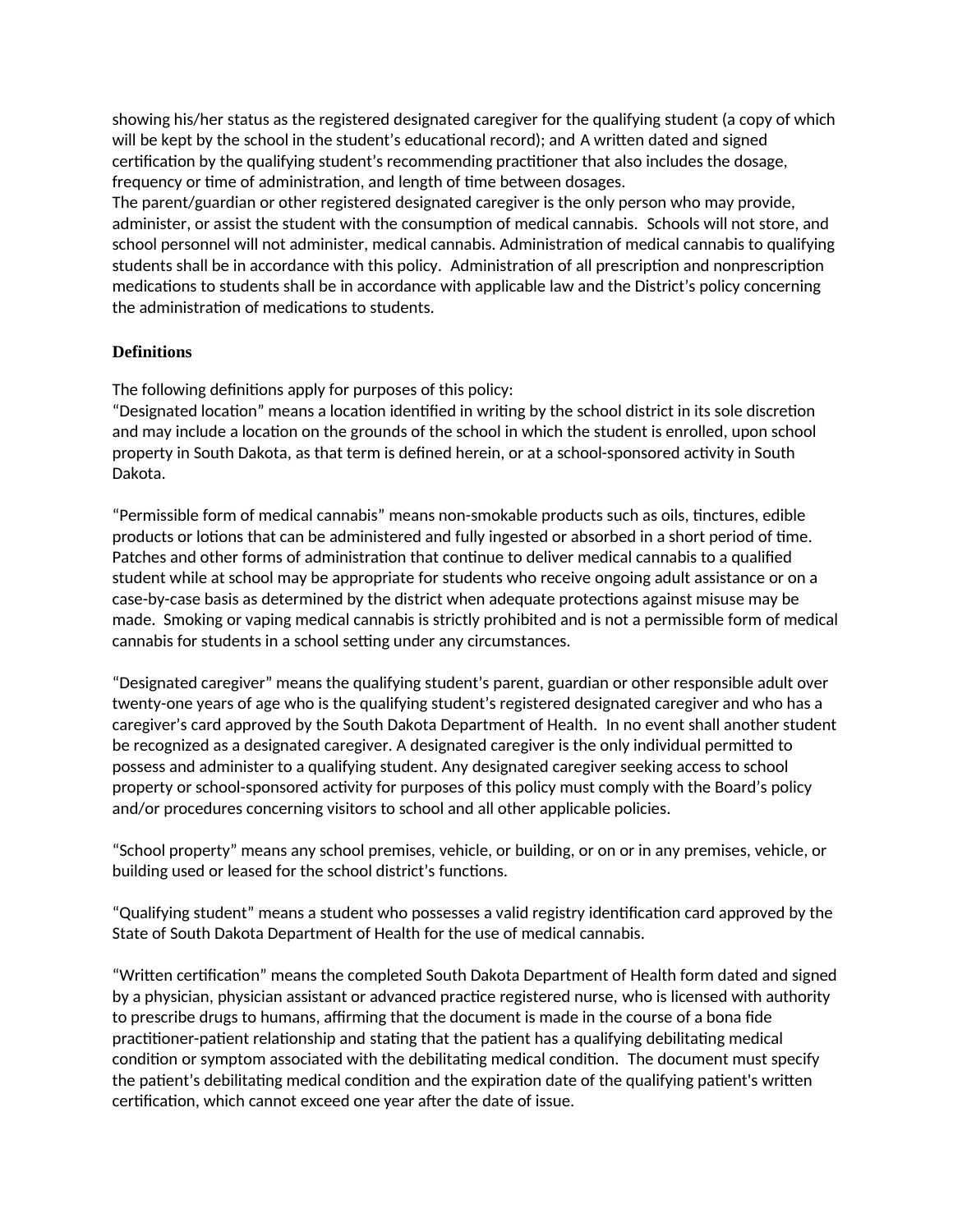### **Permissible administration of medical cannabis to a qualifying student**

A qualifying student's designated caregiver may administer a permissible form of medical cannabis to a qualifying student in a designated location if all of the following parameters are met: The qualifying student's parent/guardian provides the following to the school before the administration of medical cannabis is allowed on school property or at a school-sponsored activity and thereafter at the beginning of each school year and at any time when the qualifying student's administration of medical cannabis changes:

The qualifying student's valid registry identification card from the State of South Dakota Department of Health or nonresident card with the State of South Dakota Department of Health's confirmation of registration authorizing the student to receive medical cannabis;

The completed and signed Form JHCDE-E(1)(Medical Cannabis Administration Plan);

The designated caregiver(s) card approved by the State of South Dakota Department of Health; and Written certification dated and signed by the student's recommending practitioner that also includes the dosage, frequency or time of administration, and length of time between dosages. The qualifying student's parent/guardian provides written notice to the school within ten (10) days of any of the following: Change in a designated caregiver; The student ceases to have a debilitating medical condition, as that term is defined in South Dakota law; or The registry identification card is void, expired or revoked. In the event that a new registry identification card is issued, the qualifying student's parent/guardian provides the new card to the school district within ten (10) days of the issuance of the card; The qualifying student's parent/guardian signs the written acknowledgement in Form JHCDE-E(1) (Medical Cannabis Administration Plan) assuming all responsibility for the provision, administration, maintenance, possession, storage and use of medical cannabis under state law, and releases the district from liability for any claim or injury that occurs pursuant to this policy; The qualifying student's parent/guardian or designated caregiver shall be responsible for providing the permissible form of medical cannabis to be administered to the qualifying student, shall transport it in a container that meets the packaging and labeling requirements specified by the South Dakota Department of Health, and shall not at any given time possess on school property an amount of medical cannabis that exceeds the qualifying student's prescribed daily dosage; The district will determine the location and the method of administration of a permissible form of medical cannabis so to not create risk of disruption to the educational environment or exposure to other students; After administering the permissible form of medical cannabis to the qualifying student, the student's designated caregiver shall remove any remaining medical cannabis from the school property or school-sponsored activity; The written dated and signed plan contained in Form JHCDE-E(1)(Medical Cannabis Administration Plan) is prepared that identifies the form, designated location(s), and any protocol regarding administration of a permissible form of medical cannabis to the qualifying student.

### **Additional parameters**

School personnel, in their role as employees of the school district, will not under any circumstances: Assist a qualifying student or his/her designated caregiver in obtaining, administering, or using medical cannabis; Store or hold medical cannabis in any form; Ensure the qualifying student is properly using the medical cannabis as instructed by his/her recommending practitioner; or Serve as the qualifying student's designated caregiver of medical cannabis. This policy conveys no right to any student or to the student's parents/guardians or other designated caregiver to demand access to any general or particular location on school property or at a school-sponsored activity to administer medical cannabis.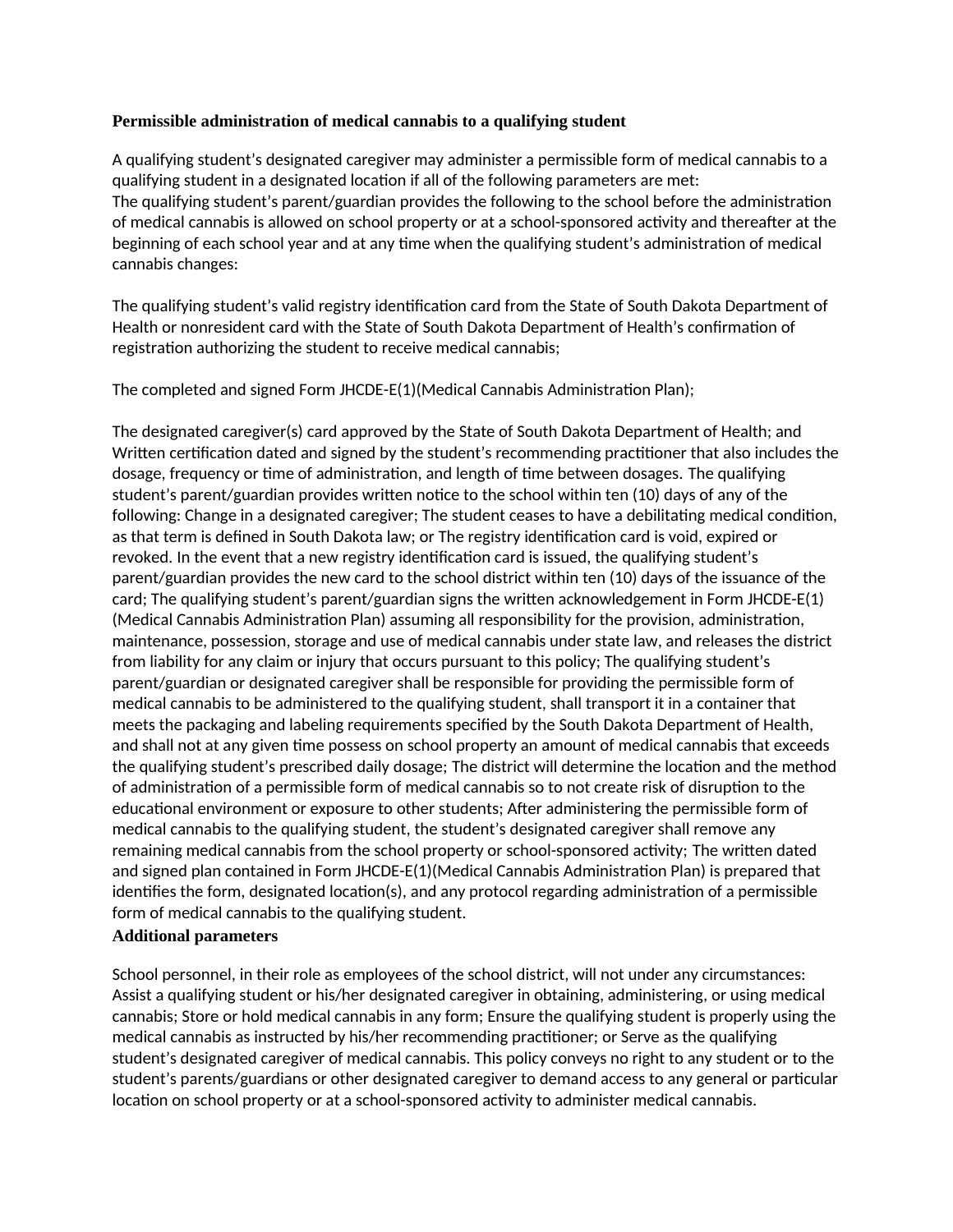When a school-sponsored activity occurs at another South Dakota public school, the location identified by that school will serve as the designated location for the designated caregiver's administration of medical cannabis. This policy shall not apply to school property or school-sponsored activities located outside of the state of South Dakota, on federal property or any other location that prohibits cannabis on its property. Permission to administer medical cannabis to a qualifying student may be limited or revoked if the qualifying student and/or the student's parent/guardian or other designated caregiver violates this policy or demonstrates an inability to responsibly follow this policy's parameters.

No student is permitted to possess or self-administer medical cannabis. Qualifying students with a valid registry identification card who possess or self-administer cannabis may be subject to discipline just as any other student without a valid registry identification card would be. Student possession, use, distribution, sale or being under the influence of cannabis inconsistent with this policy may be considered a violation of Board policy concerning drug and alcohol involvement by students or other Board policy and may subject the student to disciplinary consequences, including suspension and/or expulsion, in accordance with applicable Board policy.

If the federal government indicates that the District's federal funds will be lost or have been lost by this policy, the Board declares that this policy shall be suspended immediately and that the administration of any form of medical cannabis to qualifying students on school property or at a school-sponsored event shall not be permitted. The district shall post notice of such policy suspension and prohibition in a conspicuous place on its website.

**MOTION TO INCREASE STUDENT PER DIEM RATES FOR STATE EVENTS:** On motion by D. Garry, seconded by B. Asleson to set student per diem rates for state events at Breakfast \$5, lunch \$7, Supper \$9. A survey of schools was reviewed by the board with these rates being the average. All voting "aye", motion carried.

**BREAKFAST/LUNCH FEES FOR 2022/2023 SCHOOL YEAR:** Pres. Roth introduced a proposal for the board to consider the continuation of offering free breakfast and lunches as has been allowed under federal waiver flexibilities for the School Nutritional Program for the past two school years as part of the pandemic relief funding. At this time, there is no congressional movement to allow schools to continue operating the current waiver, which will mean that school districts will need to return to pre-pandemic school lunch policies of charging fees for breakfast and lunches. Pres. Roth noted that he is a strong proponent of students having access to nutritional meals and feels that having their tummy's full will reflect in being more conducive to academic achievement. The administration has been in contact with Cheriee Watterson, director of the Child and Adult Nutrition Services for guidance if the District were to implement this proposal and the consequences involved with federal funding. The largest concern being that free and reduced applications should still be collected as the eligibility percentages are important to many programs and federal funding for the district. Pres. Roth proposed that it would be a requirement to compete the applications in order to be eligible for the free program. The funding for the District's free nutritional program would have to a source of nonfederal funding, which for most schools would be the general fund. The proposed budget for the food service program will be just under \$200,000 with the federal reimbursements being approximately \$45,000. Pres. Roth noted that it is a proposal and the administration will continue to look into the implications. Further information and ideas will be discussed in coming meetings.